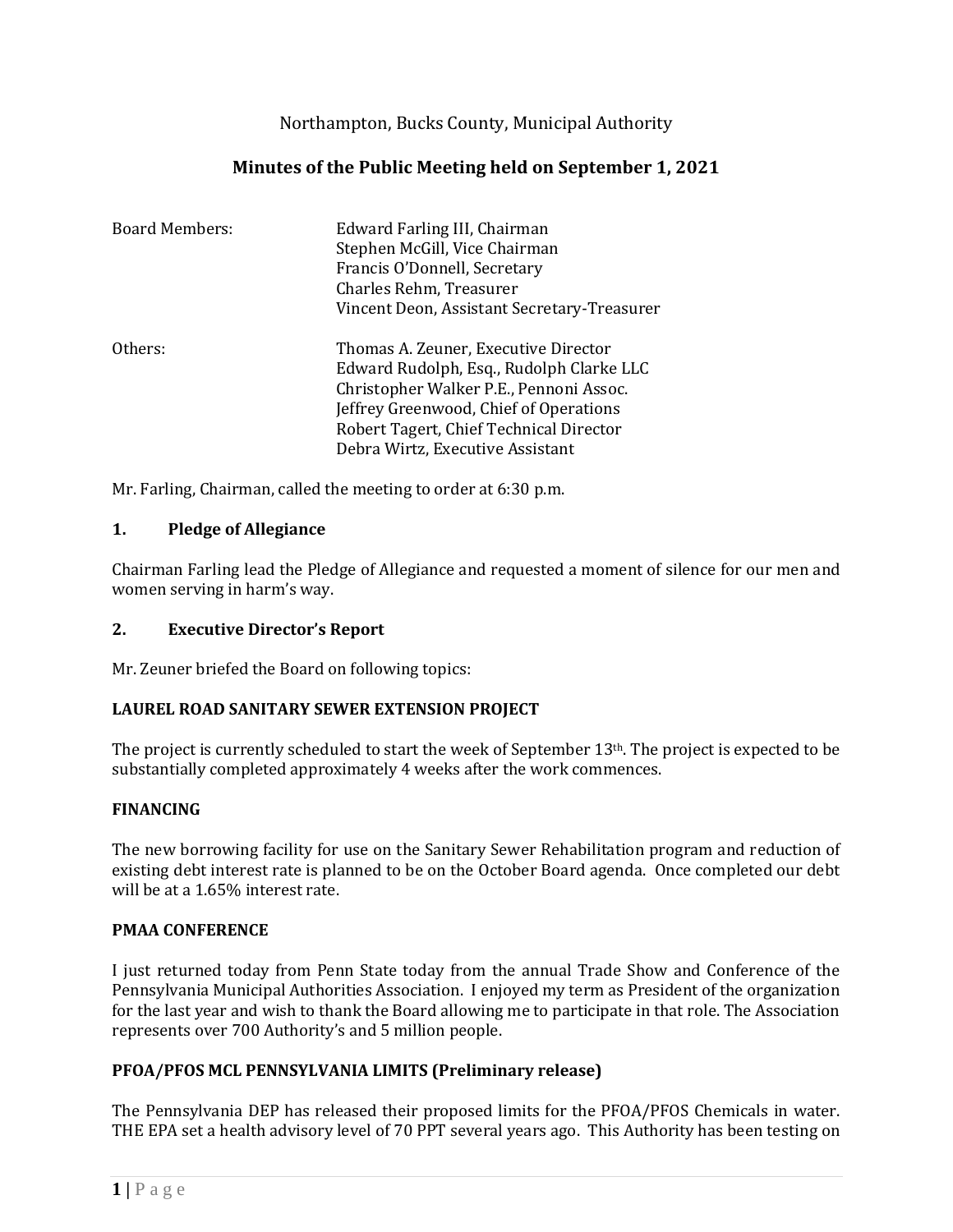a quarterly basis our levels of these contaminants. The Authority set self-imposed standards of 14 ppt and 18 ppt for the contaminants. As a result, we shut down, 5 of our 15 wells until a regulatory agency PA DEP or the EPA. The DEP has come out with their recommendations for MCL limits which are virtually the same as the self-imposed limits we established several years ago.

# **SMOKE TESTING**

We just completed sanitary sewer smoke testing in the industrial park. As the Board is aware that system was only completed about 10 years ago but has been showing higher than expectation. I will refer the testing results over to Bob Tagert and Jeff Greenwood to advise the Board. It was a successful exercise.

# **3. Citizens' Concerns**

None

# **4. Approval of the Minutes of August 4, 2021**

A motion (McGill-O'Donnell) made to approve the Minutes of August 4, 2021, passed with 4 ayes Mr. Deon abstained.

# **5. Check Requisitions / Accounts Payable**

A motion (Deon-O'Donnell) adopting the following resolution passed 5 with ayes.

**Requisition No. 2233** dated 08/18/2021 in the amount of \$444,156.57.

The major items paid under **Requisition No. 2233** are as follows: BCWSA – \$6,900.00; BCWSA – Water - \$169,832.57; Black Bear Seal Coat - \$1,251.85; Coyne Chemical - \$1,686.00; CSL Services Inc. - \$6,775.00; EJ USA Inc. - \$13,499.25; G & G Electric Construction - \$41,800.70; Independence Blue Cross - \$14,523.64; JH Shanahan - \$8,544.00; Karl Hops Inc. - \$1,330.67; LookFirst Tech. - \$11,549.74; M & M Landscaping - \$3,380.00; M.J. Reider Assoc. - \$1,605.00; Pennoni Assoc. Inc. - \$41,247.17; Rudolph Clarke LLC - \$16,845.00; Teamsters Health & Welfare Fund - \$17,677.55; Univar - \$1,339.50; USA Blue Book - \$2,701.40 and \$75,000.00 for payroll.

A motion (Deon-McGill) adopting the following resolution passed 5 with ayes.

**Requisition No. 2234** dated 09/01/2021 in the amount of \$526,915.05.

The major items paid under **Requisition No. 2234** are as follows: A. C. Schultes, Inc. - \$7,920.00; BCWSA – Sewer - \$239,154.30; Custom Care Property - \$5,275.00; Exeter Supply Co. Inc. - \$7,686.00; First National Bank of Newtown - \$59,129.38; Gran Turk Equip. - \$1,148.16; Guardian - \$3,365.91; JH Shanahan - \$1,040.00; Link Computer Corp. - \$3,803.79; M.J. Reider Assoc. - \$1,435.00; Office Basics - \$1,169.98; PECO - \$16,884.65; RIO Supply Inc. - \$29,388.20; TD Card Services - \$2,333.66; Trimble Inc. - \$1,890.00; Upper Southampton Municipal Authority - \$63,080.29; and \$75,000.00 for payroll.

# **6. VALIC – Pension Protection Act Restatement**

A motion (Deon-O'Donnell) made to execute the Adoption Agreement to restate the VALIC Retirement Plan under the VALIC Retirement Services Company Retirement Plan for Government Employees. The law changes incorporated in the restatement include, Resolution No. 2021-1248 as follows: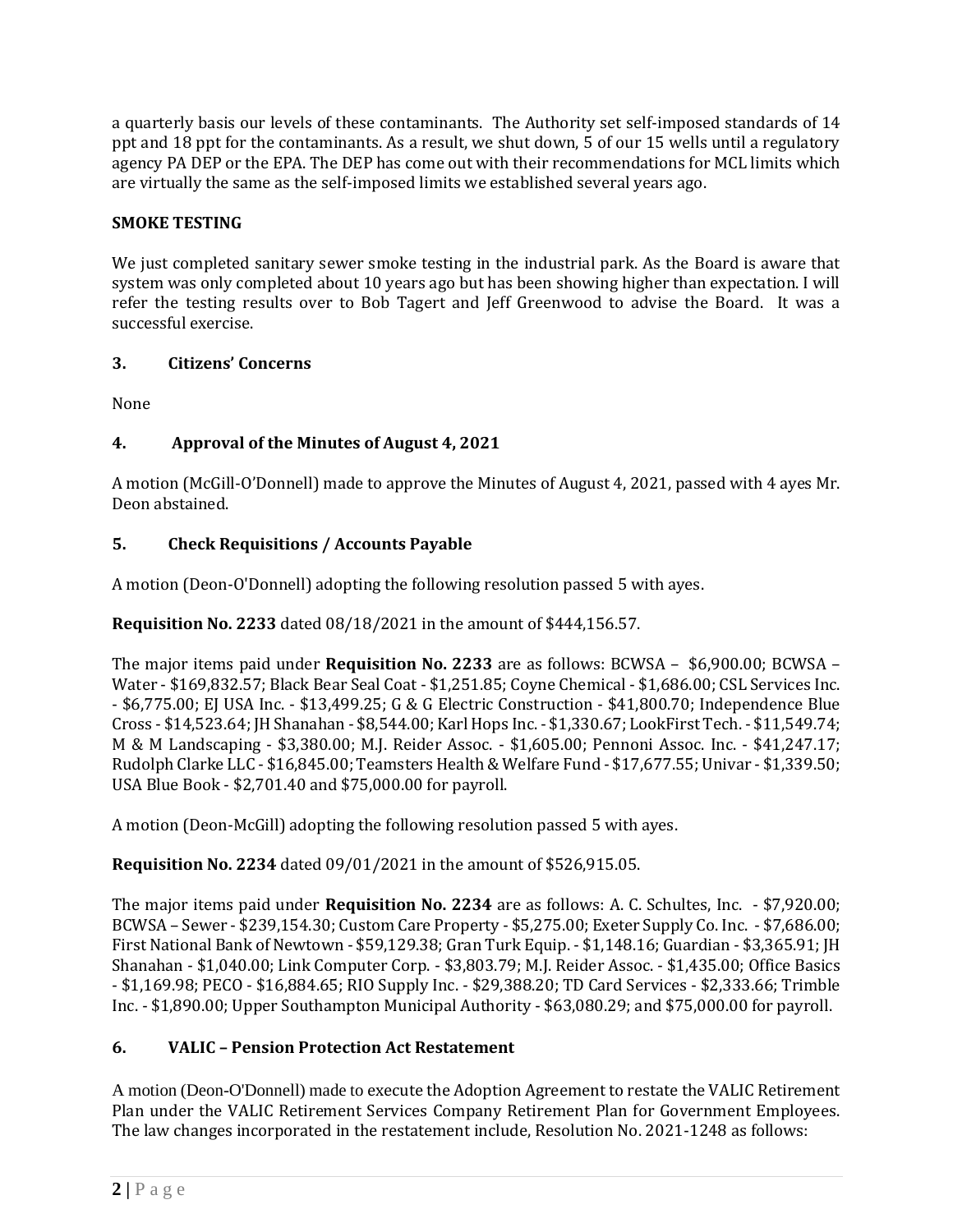#### RESOLUTION NO. 2021-1248 RESTATEMENT OF QUALIFIED RETIREMENT PLAN

The undersigned, on behalf of the Governing Board, hereby certifies that at a meeting of the Governing Board of Northampton, Bucks County, Municipal Authority ("Employer"), the following resolutions were approved:

WHEREAS, the Employer has maintained the Northampton, Bucks County, Municipal Authority Retirement Plan ("Plan") since 8-1- 2008 for the benefit of eligible employees; and

WHEREAS, the Employer is restating the above-referenced Plan to comply with the requirements of the 2017 IRS Cumulative List (IRS Notice 2017-37), the American Taxpayer Relief Act of 2012 the Tax Cuts and Jobs Act of 2017 and other applicable guidance (collectively referred to herein as the Cycle 3 restatement).

NOW, THEREFORE, BE IT RESOLVED, that the Employer hereby adopts the Northampton, Bucks County, Municipal Authority Retirement Plan as the complete Cycle 3 restatement of the prior Plan, to be effective on 1-1-2021;

RESOLVED FURTHER that the undersigned members of the Governing Board authorize the execution of the restated Plan document and authorize the performance of any other actions necessary to implement the adoption of the Cycle 3 Plan restatement. The members of the Governing Board may designate any members of the Governing Board (or other authorized person) to execute the restated Plan document and perform the necessary actions to adopt the restated Plan. The Employer will maintain a copy of the restated Plan, as approved by the members of the Governing Board, along with a copy of the prior Plan, in its files;

RESOLVED FURTHER that the Employer will act as administrator of the Plan and will be responsible for performing all actions necessary to carry out the administration of the Plan. The Employer may designate any other person or persons to perform the actions necessary to administer the Plan; and

RESOLVED, FURTHER that Plan participants shall be provided with a summary of the Plan provisions within a reasonable period of time following the adoption of the restated Plan.

The undersigned hereby certifies that he/she is an Authorized Representative of the Employer and that the foregoing is a true record of a resolution duly adopted at a meeting of the Governing Board, and that said meeting was held in accordance with state law and the Bylaws of the above-named Employer

IN WITNESS WHEREOF, I have executed my name below as an Authorized Representative of the Employer.

passed with 5 ayes

### **7. Award Contract – Admin HVAC Replacement**

A motion (Deon-O'Donnell) made to award Contract 2-A-21 HVAC replacement to Hirschberg Mechanical of Fort Washington, Pennsylvania in the amount of \$57,990.00, passed with 5 ayes

### **8. Contract – 1-W-21 Roof Repair**

A motion (Deon-McGill) made to reject all bids for Contract 1-W-21 Roof Repair at 500 Upper Holland Road and authorize the Authority to re-bid the contract on PennBid® with a bid opening of September 28, 2021, for Board award consideration at its October 6, 2021, public meeting, passed with 5 ayes.

### **9. Award Contract CP-2021-W-1 Generator Admin. Building**

A motion (Farling-McGill) made to award Capital Project CP-2021-W-1 Admin Generator to AJM Electric Inc. of Chester PA in the amount of \$96,400.00 passed with 5 ayes.

### **10. Sanitary Sewer Root Control – COSTARS™**

A motion (O'Donnell-McGill) made to approve the 2021 Operational budgeted item for root control and is not to exceed \$92,000.00 under COSTARS™ Agreement #016-108 passed with 5 ayes.